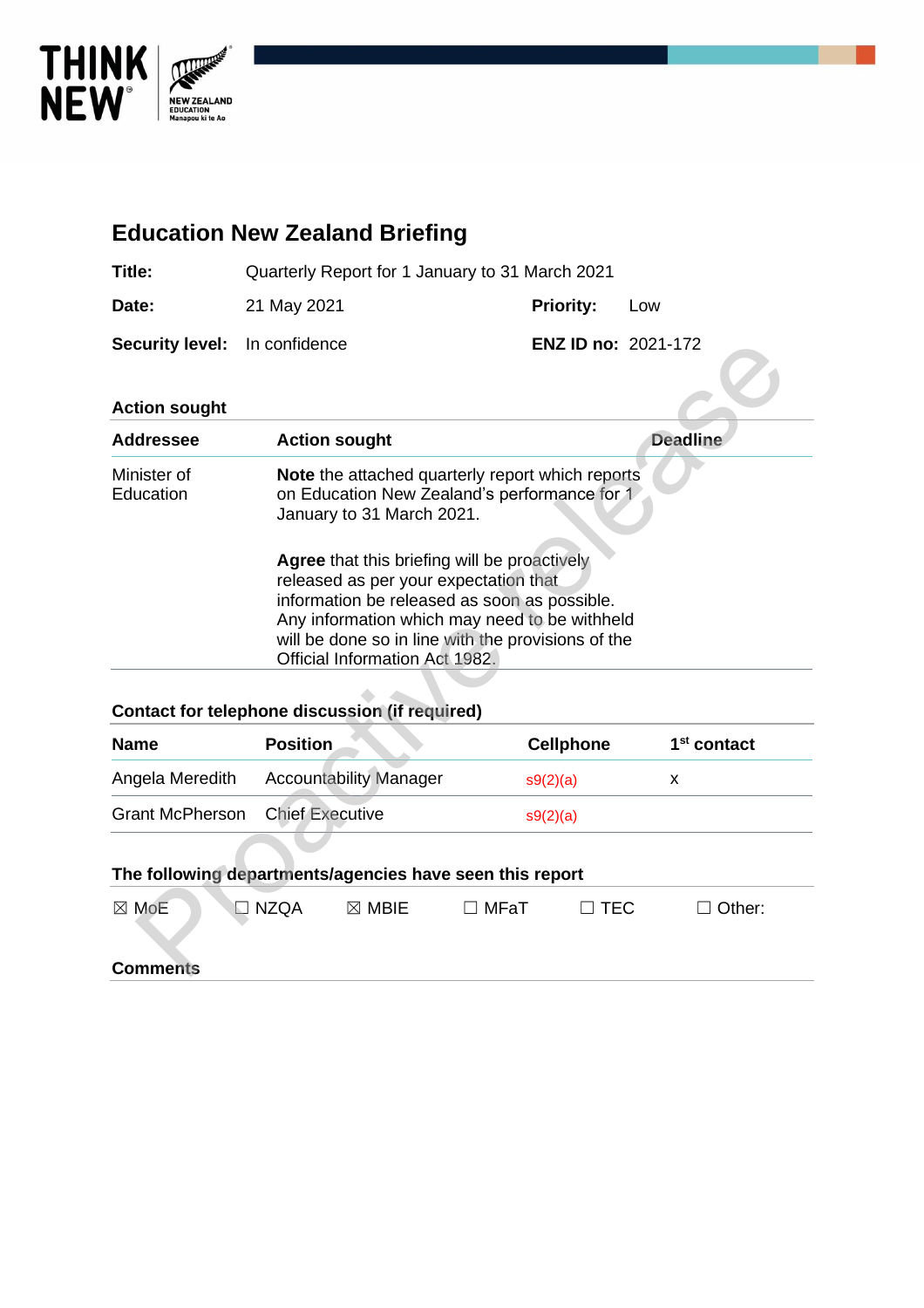

# **Education New Zealand Briefing**

**Title:** Quarterly Report for 1 January to 31 March 2021

**Date:** 21 May 2021 **Priority:** Low

**Security level:** In confidence **ENZ ID no:** 2021-172

### **Recommendations**

Education New Zealand recommends that you

a. **note** the attached quarterly report which reports on Education New Zealand's performance for 1 January to 31 March 2021

**Noted**

b. **agree** that this briefing will be proactively released as per your expectation that information be released as soon as possible. Any information which may need to be withheld will be done so in line with the provisions of the Official Information Act 1982 ENZ ID no: 2021-172<br>
Commendations<br>
commendations<br>
note the attached quarterly report which reports on Education New Zealand's<br>
performance for 1 January to 31 March 2021<br>
agree that this briefing will be proactively relea

**Agree / Disagree**

Grant McPherson **Chief Executive Education New Zealand**

Hon Chris Hipkins **Minister of Education**  $29/6$  /2021